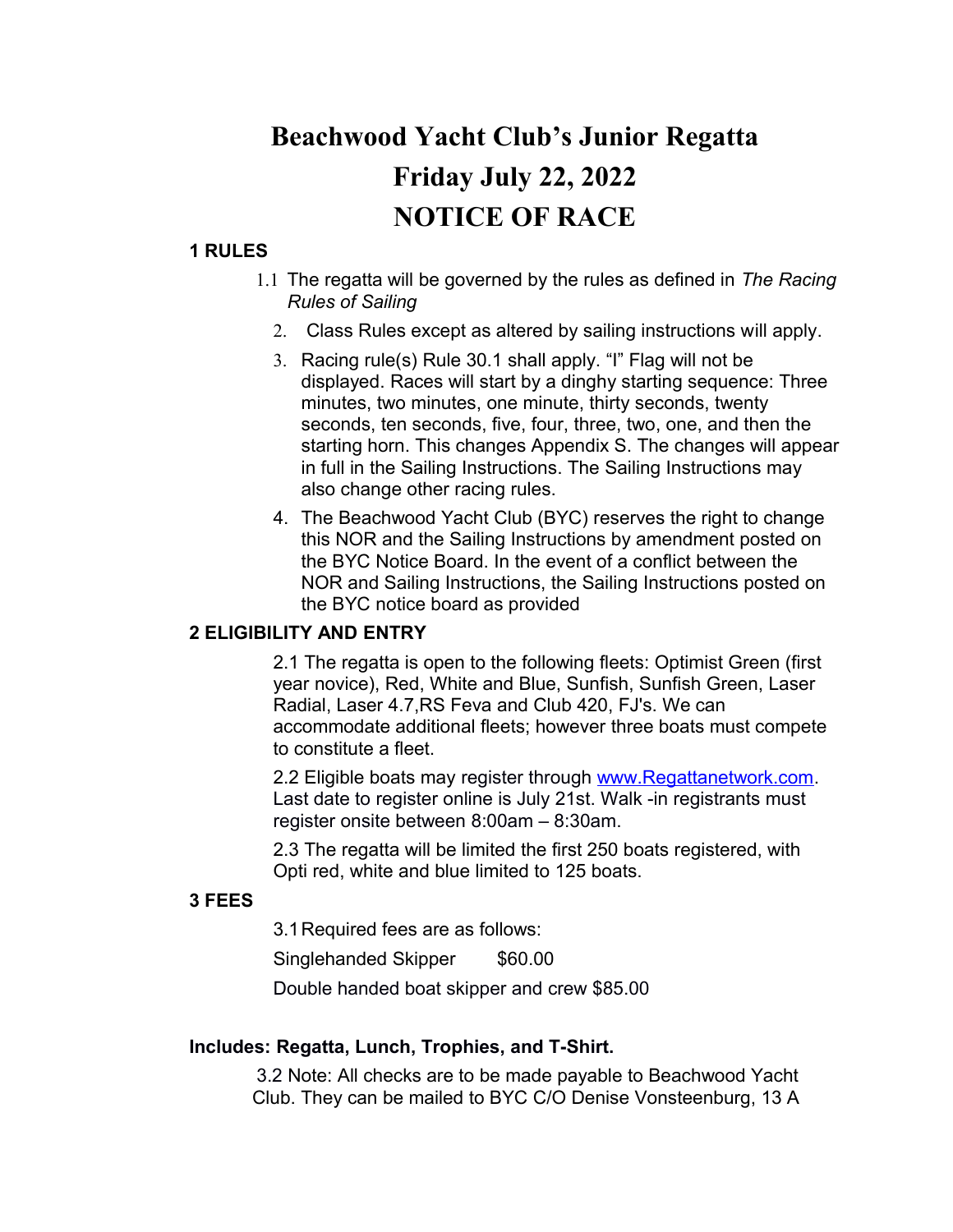Juniper Ln., Whiting NJ 08759 Applications and payments will also be accepted online at www.Regattanetwork.com.

# **4 SCHEDULE**

4.1 Registration and Check In, coffee and donuts:

From 8:00 - 9:00 AM

- 4.2 Skipper's Meeting: 9:15 AM
- 4.3 Racing: 10:00 AM 3:30 PM

# **No race will begin after 3:00 PM, except at the discretion of the regatta chair**

 4.4 Number of races: All Opti fleets are to complete 5 races, all other fleets will complete between 5-6 races, this determined by race committee. Less races may occur only if weather is threatening, or lack of wind, and will be determined by the race committee and regatta chair.

4.5The scheduled time of the warning signal for the first race is

10:00 AM.

# **5 SAILING INSTRUCTIONS**

 The sailing instructions are available on line at www.beachwoodyachtclub.com

## **6 VENUE**

 6.1 The regatta will be held at Beachwood Yacht Club, 139 Compass Avenue, Beachwood, NJ 08722.

# **7 THE COURSES**

 7.1 The diagrams in the Sailing Instructions show the courses, including the approximate angles between legs, the order in which marks are to be passed, and the side on which each mark is to be left. The approximate course length will be one nautical mile.

7.2 Four (4) courses will be run: Green Course - opti green, Red Course - red, white, blue optis, Blue Course – Sunfish, Lasers, Laser4.7, Yellow Course - Fevas, 420's, FJ's